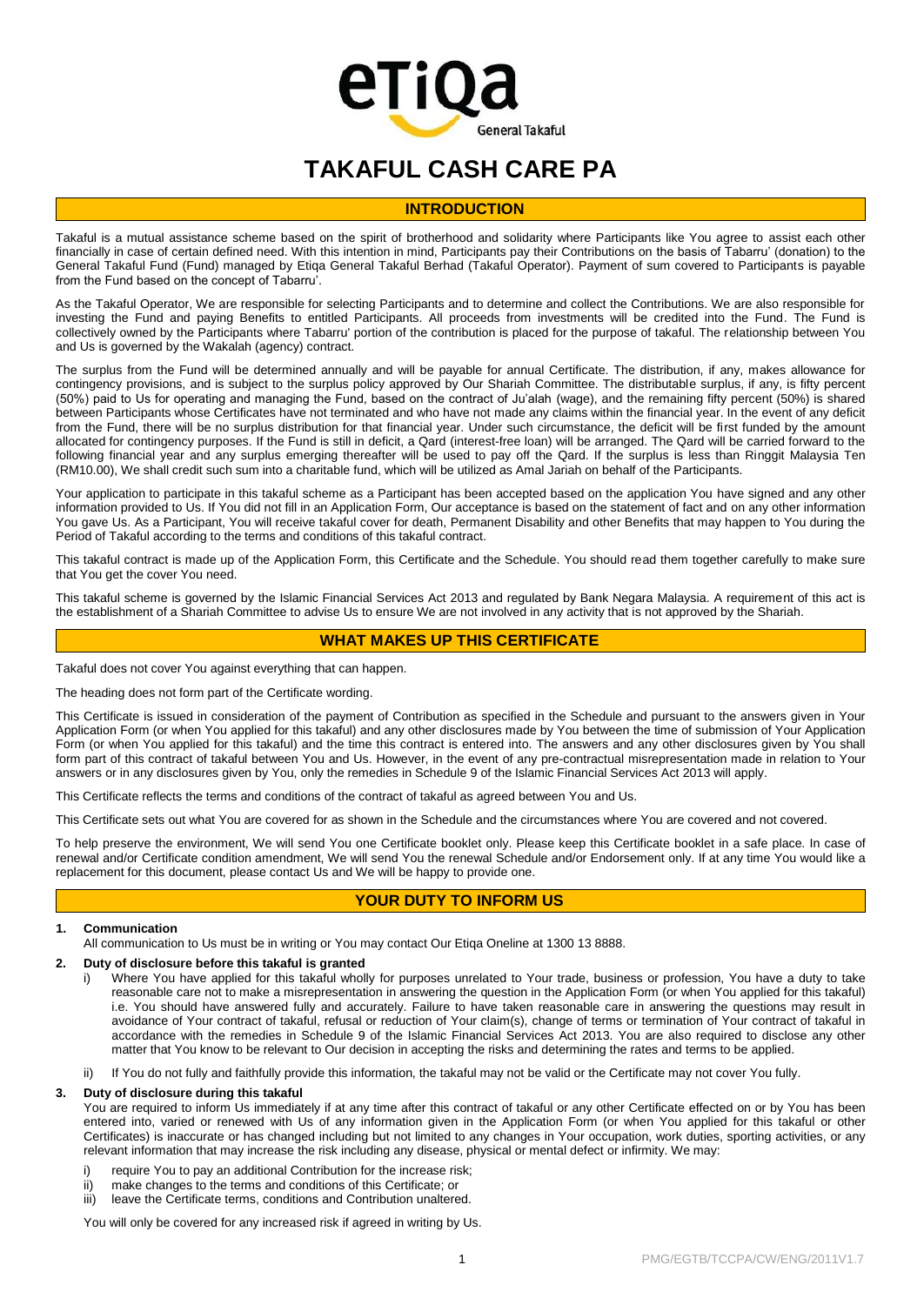# **DEFINITIONS**

Unless indicated or defined otherwise, the definitions with interpretation as set out below, will apply to this Certificate.

**Accident** and **Accidental** means a sudden, unintentional, unexpected, unusual and specific event that occurs at an identifiable time and place which will, independently of all other causes, be the sole cause of Bodily Injury.

**Bodily Injury** means bodily injury suffered by You during the Period of Takaful resulting solely and directly from Accident. This does not include any sickness, disease, parasite, bacterial, parasitic or viral infection even if contracted by Accident, or any naturally occurring condition or degenerative process or the result of any gradually operating cause.

**Benefit** means the respective benefit(s), as stated in the Certificate, Schedule and/or Endorsement payable by Us under the terms, exclusions and conditions of this Certificate in respect of each event or loss covered by this Certificate.

**Certificate** means Your takaful contract which consists of this Certificate wording, Schedule and any Endorsement.

**Claimant** means the person who is entitled to claim the takaful Benefit, according to the terms and conditions of this Certificate.

**Contribution** means any amount We require You to pay under this Certificate and includes government charges.

**Covered Person(s)** means the driver and/or passenger with the permission of the Participant is driving or travelling as passenger, boarding or alighting from the Named Vehicle.

**Doctor** means a registered medical practitioner, who is qualified and licensed to practice western medicine, and in rendering such treatment is practising within the scope of their licensing and training in the geographical area of practice. The attending doctor cannot be You, Your Spouse, Your businesss partner, Your employer, Your employee, Your agent or a person who is related to You in any way by blood, marriage or adoption.

**Effective Date of Takaful** means the effective date on the Schedule.

**Endorsement** means a written alteration or amendment to the information, terms and conditions of this Certificate. Endorsement to this Certificate must be issued by Us.

**General Takaful Fund (Fund)** means the Participants' account where Tabarru' portion of the Contribution is placed for the purpose of Takaful. The Fund is collectively owned by the Participants and the Sum Covered shown in the Takaful Schedule is payable from the Fund.

**Hospital** means an institution which has accommodation for inpatients and facilities for diagnosis, surgery and treatment. It does not include a long term nursing home, a rehabilitation centre, an old people's or convalescence home or an extended-care facility.

**Ju'alah** is a wage contract. It is an exchange contract for a known or unknown task, that is difficult to precisely determine and for which payment is due only once the work has been completed. In relation to this Certificate, it refers to the reward given to Us agreed upfront by You and Us for good management of the Fund.

**Loss of Hearing** means total, permanent and irreversible loss of hearing as a result of Accident to the extent that the loss is greater than 80 decibels across all frequencies of hearing in both ears. Medical evidence in the form of an audiometry and sound-threshold tests result must be provided and certified by an Ear, Nose, and Throat (ENT) specialist.

**Loss of Limb** means complete severance between wrist and shoulder for an arm, or between ankle and hip for a leg, or the total and permanent functional disability of an entire hand, arm, foot or leg.

**Loss of Sight** means total, permanent and irreversible loss of sight as a result of Accident to the extent that even when tested with the use of visual aids, vision is measured at 3/60 or worse in one (1) eye or both eyes using a Snellen eye chart or equivalent test and the result must be certified by an ophthalmologist.

**Loss of Speech** means total and irrecoverable loss of speech which is beyond remedy by surgical or other treatment.

**Named Vehicle** means the vehicle named in the Schedule which is licensed for private use and not used for commercial purposes.

**Nominee** means the person that the Participant has nominated to receive the takaful Benefit payable under this Certificate upon Your death. The nomination must be registered with Us.

**Ombudsman for Financial Services,** or **OFS** means an independent body set up to help settle disputes between a Claimant and Us, as an alternative to the courts.

**Participant, You** and **Your** means the person/association/corporation/company as named in the Schedule as a Participant who has full rights on the Certificate and is the registered owner of the Named Vehicle.

**Personal Data** means any information that relates directly or indirectly to You and extends to any individual whose personal data has been provided by You, who is identified or identifiable from that information or from that and other information in Our possession, including any sensitive personal data and expression of opinion about You and the individual. For clarity purposes, Your personal data may have otherwise been provided to Us by an authorised third party.

**Period of Takaful** means the period for which You are covered.

**Qard**, in the context of this Certificate, it means an interest-free loan which is given by Us to the General Takaful Fund when it becomes insufficient to fulfil its Takaful obligation provided that the insufficiency is not due to Our mismanagement or negligence. The loan will be repaid by the future surpluses from the General Takaful Fund. If the insufficiency is due to Our mismanagement or negligence, We will make the outright transfer for the insufficiency.

**Schedule** means the Takaful Schedule where the Benefits and Sum Covered are stated.

**Tabarru'** means contribution, donation or gift. In the context of this Certificate, this means Contribution for the purpose of Takaful. This portion is placed in the General Takaful Fund.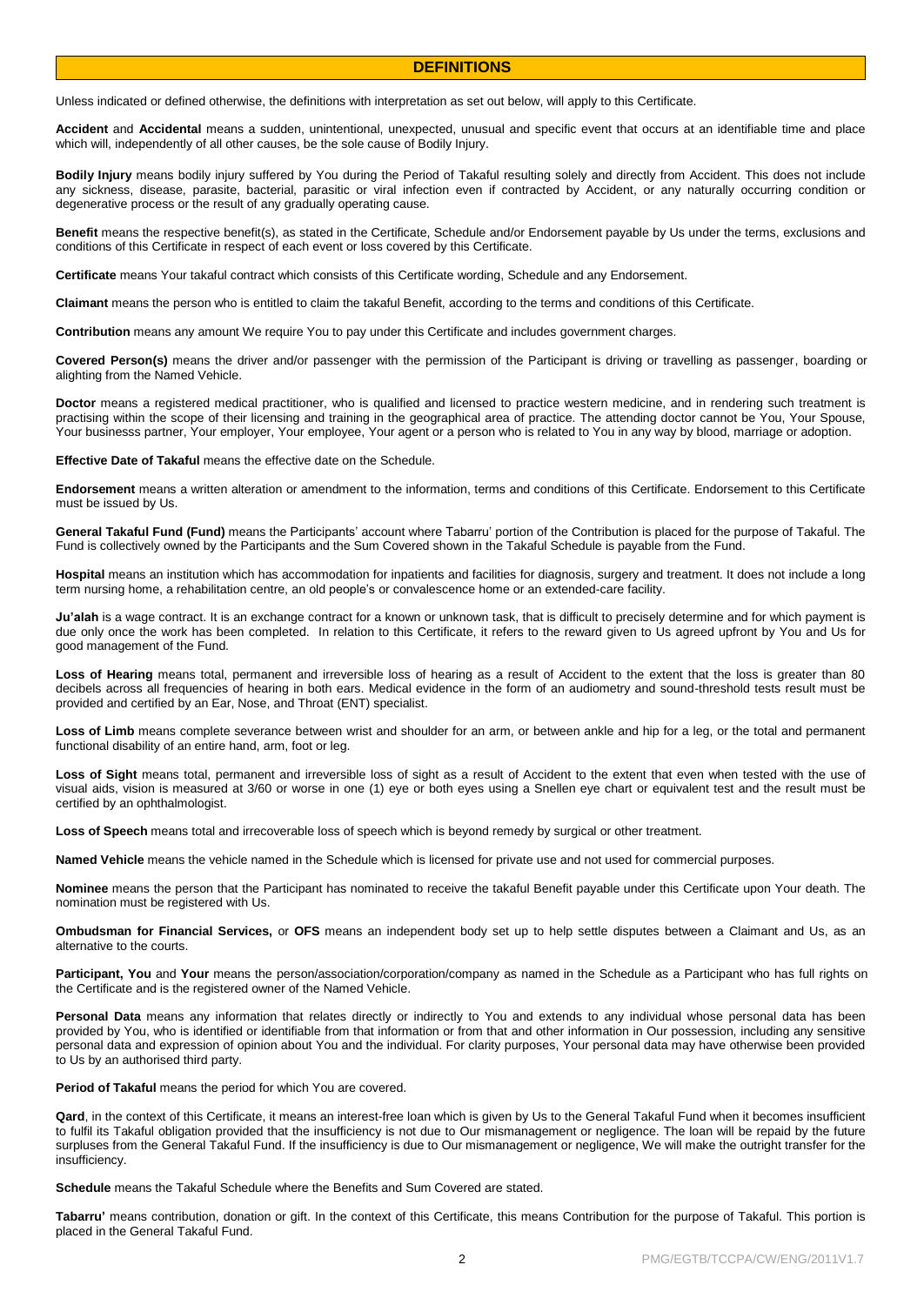**Terrorism** means an act or acts, of any person or group(s) of person, committed for political, religious, ideological or similar purposes with the intention to influence any government and/or to put the public, or any section of the public, in fear. Terrorism can include, but not be limited to, the actual use of force or violence and/or the threat of such use. Furthermore the perpetrators of terrorism can either be acting alone, or on behalf of, or in connection with any organisation(s) or government(s). Act of Terrorism shall also include any act which is verified or recognised by the (relevant) government as an act of Terrorism and/or regulated under any relevant laws.

**Total and Permanent Disability** means that You are incapable of performing any work, occupation or profession for wages, compensation or profit, solely due to Accident, with no chances of recovery based on current medical knowledge and technology as a result of You being permanently total paralysis, permanently bedridden or complete insanity.

**Vehicle Loss or Damage** means the Named Vehicle is lost or damaged arising from the following incidents:

- i) Accidental collision or overturning;<br>ii) collision or overturning caused by
- ii) collision or overturning caused by mechanical breakdown;<br>iii) collision or overturning caused by wear and tear:
- collision or overturning caused by wear and tear:
- iv) impact damage caused by falling objects provided no convulsions of nature is involved i.e. flood, typhoon, hurricane, storm, tempest, volcanic eruption, earthquake, landslide, landslip, subsidence or sinking of the soil / earth or other convulsions of nature.
- fire, explosion or lightning;
- vi) breakage of windscreen, windows or sunroof including lamination / tinting film, if any;
- vii) burglary, housebreaking or theft;
- viii) malicious act; or
- ix) while in transit i.e. being carried from one place to another (including during loading and unloading) of the Named Vehicle by road, rail, inland waterway i.e. across a river or canal etc, or across the sea by ferry or ship or any sea faring vessels.

**Wakalah** refers to a contract where a party, as principal authorizes another party as his agent to perform a particular task on matters that may be delegated with or without imposition of a fee. In the context of this Certificate, it means that You have appointed Us to invest and manage the General Takaful Fund on Your behalf. You have also authorized Us to delegate its rights, duties and obligations to any third party as it deems fit. In the event of such delegation, We will remain liable and responsible for all such rights, duties and obligations towards You.

# **We, Us** and **Our** means Etiqa General Takaful Berhad.

# **WHAT DOES YOUR CERTIFICATE COVERS**

| <b>SCHEDULE OF BENEFITS</b>                                                               |                                                                                |                                                                                        |                                                |              |                         |                        |  |  |
|-------------------------------------------------------------------------------------------|--------------------------------------------------------------------------------|----------------------------------------------------------------------------------------|------------------------------------------------|--------------|-------------------------|------------------------|--|--|
|                                                                                           |                                                                                |                                                                                        | <b>Benefit Amount in Ringgit Malaysia (RM)</b> |              |                         |                        |  |  |
| <b>BENEFITS SECTION</b>                                                                   |                                                                                | <b>Bronze</b><br>Plan                                                                  | <b>Silver</b><br>Plan                          | Gold<br>Plan | <b>Platinum</b><br>Plan | <b>Diamond</b><br>Plan |  |  |
| <b>Section A - Personal Accident Benefits (Per Person)</b>                                |                                                                                |                                                                                        |                                                |              |                         |                        |  |  |
| 1.                                                                                        | <b>Accidental Death</b>                                                        | 10.000                                                                                 | 25,000                                         | 50,000       | 100,000                 | 150,000                |  |  |
| 2.                                                                                        | Accidental Permanent Disability (up to)                                        | 10.000                                                                                 | 25,000                                         | 50,000       | 100,000                 | 150,000                |  |  |
| 3.                                                                                        | Double Indemnity (up to)                                                       | 20,000                                                                                 | 50,000                                         | 100,000      | 200,000                 | 300,000                |  |  |
| 4.                                                                                        | Compassionate Cash                                                             | 1,000                                                                                  | 1,000                                          | 1,000        | 1,000                   | 1,000                  |  |  |
| 5.                                                                                        | Medical Expenses (up to)                                                       | 500                                                                                    | 500                                            | 1,000        | 2,000                   | 3,000                  |  |  |
| 6.                                                                                        | Facial Reconstructive Surgery and/or Dental Treatment (up to)                  | 1,000                                                                                  | 1,000                                          | 1,000        | 1,000                   | 1,000                  |  |  |
| 7.                                                                                        | Hospital Income (per day)                                                      | 50                                                                                     | 50                                             | 100          | 150                     | 200                    |  |  |
| <b>Section B - Inconvenience Allowance Benefits</b>                                       |                                                                                |                                                                                        |                                                |              |                         |                        |  |  |
| 8.                                                                                        | Inconvenience Allowance for Vehicle Loss or Damage                             | 500                                                                                    | 500                                            | 500          | 500                     | 500                    |  |  |
| 9.                                                                                        | Inconvenience Allowance for Flood                                              | 500                                                                                    | 500                                            | 500          | 500                     | 500                    |  |  |
| 10.                                                                                       | Inconvenience Allowance for Smash and Grab                                     | 500                                                                                    | 500                                            | 500          | 500                     | 500                    |  |  |
| 11.                                                                                       | Inconvenience Allowance for Total Loss or Theft                                | 500                                                                                    | 500                                            | 500          | 500                     | 500                    |  |  |
| Section C – Etiga Auto Assist Program Benefits (Malaysia, Singapore, Thailand and Brunei) |                                                                                |                                                                                        |                                                |              |                         |                        |  |  |
| 12.                                                                                       | 24-Hour Breakdown Assistance (Repair On Site)<br>13. 24-Hour Towing Assistance | Arrangement of Emergency Medical Evacuation<br>16.<br>17. Friend and Family Assistance |                                                |              |                         |                        |  |  |

18. Emergency Message Transmission

15. Arrangement for Car Rental and Hotel Accommodation

# **DESCRIPTION OF BENEFITS**

# **Section A – Personal Accident Benefits**

If at any time during the Period of Takaful, the Participant/You as named in the Schedule, or driver and/or passenger(s), with Your permission, is driving or travelling as a passenger, boarding or alighting from the Named Vehicle shall sustain Bodily Injury caused by Accidental means resulted in death or disability, We shall pay the Benefits as specified below.

# **1. Accidental Death**

If You and/or Covered Person(s) shall sustain Bodily Injury while in the Named Vehicle which results in death, within twelve (12) calendar months from the date of Accident, We shall pay a lump sum payment of the Benefit Amount specified in the Schedule of Benefits.

# **2. Accidental Permanent Disability**

14. Arrangement for Taxi Assistance

If You and/or Covered Person(s) shall sustain Bodily Injury while in the Named Vehicle which results in any of the following, within twelve (12) calendar months from the date of Accident, We shall pay a proportion of the relevant Benefit Amount as specified below.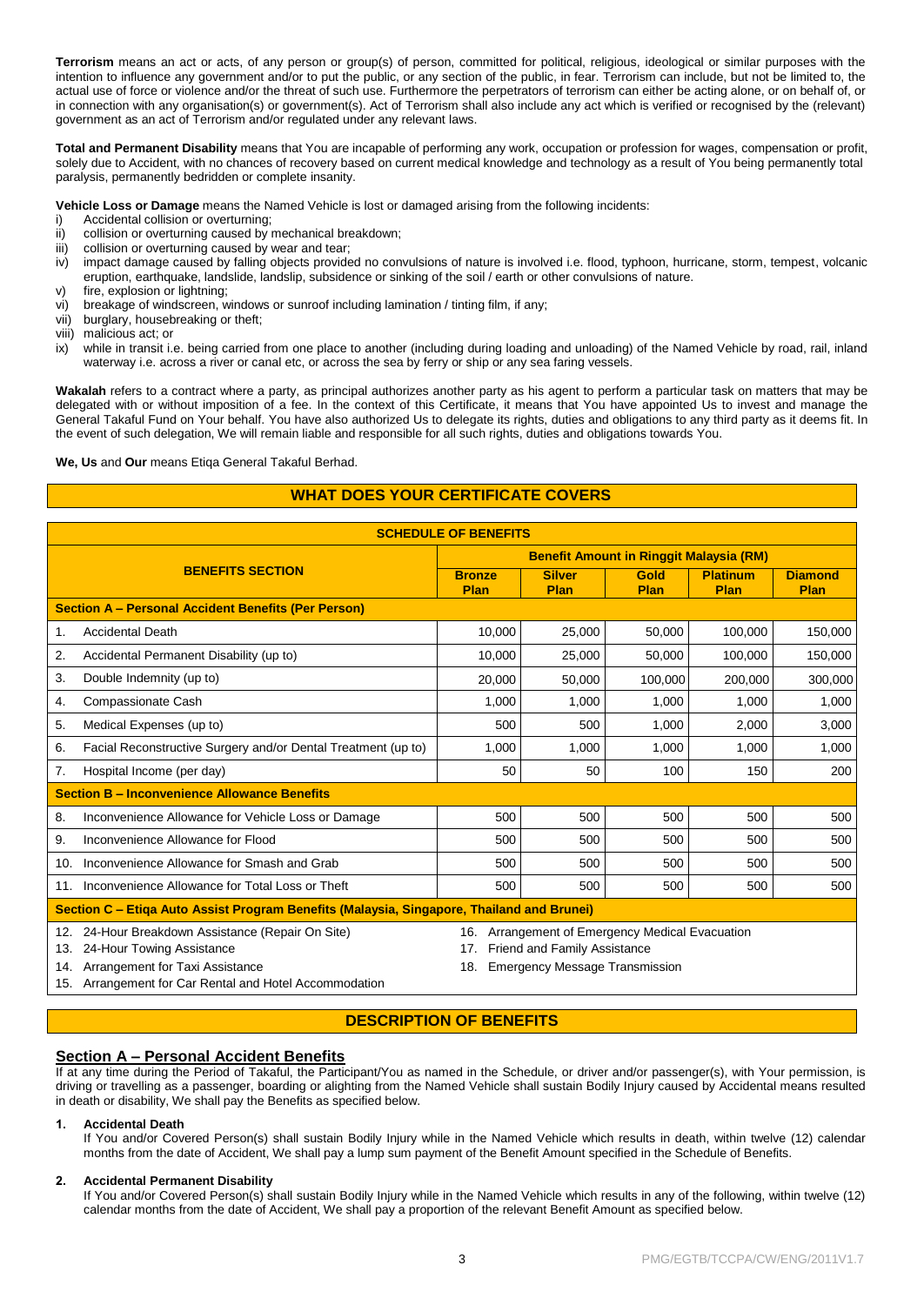|                            | <b>Description of Permanent Disability</b>                                                                                                                             | <b>Proportion of Benefit Amount Paid</b> |
|----------------------------|------------------------------------------------------------------------------------------------------------------------------------------------------------------------|------------------------------------------|
| a)<br>b)<br>C)<br>d)<br>e) | Total and Permanent Disability<br>Loss of two (2) Limbs<br>Loss of Sight in both eyes<br>Loss of Sight in one (1) eye and loss of one (1) Limb<br>Loss of one (1) Limb | 100%<br>100%<br>100%<br>100%<br>50%      |
| g)<br>h)                   | Loss of Sight in one (1) eye<br>Loss of Hearing in both ears<br>Loss of Speech                                                                                         | 50%<br>50%<br>50%                        |

The maximum Benefit paid shall not exceed one hundred percent (100%) of the Benefit Amount specified in the Schedule of Benefits. All other losses less than one hundred percent (100%) if having been paid shall reduce the relevant Benefit Amount, by that amount from the date of Accident until the expiry of the Period of Takaful. Benefit on partial disability is not payable.

# **3. Double Indemnity**

The Benefit Amount will be doubled on Accidental Death or Accidental Permanent Disablement if You and/or Covered Person(s) suffer either death, Total and Permanent Disability, loss of both limbs, loss of sight of both eyes, or loss of one (1) eye and one (1) limb [Benefit 2 a) to d) above] involving the Named Vehicle and such Accident occurs during a national public holiday in Malaysia.

# **4. Compassionate Cash**

If any Benefit Amount becomes payable under Accidental Death, We shall pay a lump sum payment of the Benefit Amount specified in the Schedule of Benefits in the event of Your and/or Covered Person(s) death resulting from an Accident.

# **5. Medical Expenses**

If You and/or Covered Person(s) shall sustain Bodily Injury and shall require treatment by a Doctor, We shall reimburse You for the actual cost of medical and Hospital expenses necessarily and reasonably incurred within twelve (12) calendar months from the date of Accident, up to the limit of Benefit Amount specified in the Schedule of Benefits as a result of any one Accident.

# **6. Facial Reconstructive Surgery and/or Dental Treatment**

We shall reimburse for the actual cost incurred up to the limit of Benefit Amount specified in the Schedule of Benefits as a result of any one Accident for corrective surgery to the head, face and/or neck, and/or treatment of injury of or damage to sound natural teeth. Such dental correction and/or corrective cosmetic surgery is recommended and performed by a licensed orthodontist or cosmetic surgeon within twelve (12) calendar months from the date of Accident.

# **7. Hospital Income**

If You and/or Covered Person(s) are hospitalised for treatment or surgery as a result of an Accident in the Named Vehicle, We shall pay the Benefit Amount specified in the Schedule of Benefits for each complete twenty-four (24) hours, up to thirty (30) days per any one Accident.

# **Section B – Inconvenience Allowance Benefits**

#### **8. Inconvenience Allowance for Vehicle Loss or Damage**

Regardless of Your Benefit and entitlement under the Motor Certificate, We shall pay to You a lump sum payment of the Benefit Amount specified in the Schedule of Benefits as an allowance in the event of Vehicle Loss or Damage involving the Named Vehicle.

This benefit is limited to two (2) claims in any one (1) Period of Takaful.

#### **9. Inconvenience Allowance for Flood**

Regardless of Your Benefit and entitlement under the Motor Certificate, We shall pay to You a lump sum payment of the Benefit Amount specified in the Schedule of Benefits as an allowance due to damages caused by flood to the Named Vehicle.

#### **10. Inconvenience Allowance for Smash and Grab**

If the Named Vehicle's window and/or windscreen is/are broken by any third party by the use of force with the intent to steal and caused You the loss of Your personal effects and/or loss of cash in Your possession placed in the Named Vehicle, We shall pay to You a lump sum payment of the Benefit Amount specified in the Schedule of Benefits as an allowance, regardless of Your Benefit and entitlement under the Motor Certificate.

You must submit a police report which includes the details of the incident and losses suffered within twenty-four (24) hours after the occurrence of the incident, except for reasons acceptable to Us.

#### **11. Inconvenience Allowance for Total Loss or Theft**

In the event of Total Loss of the Named Vehicle following fire, theft or Accidental damage, regardless of Your Benefit and entitlement under the Motor Certificate, We shall pay to You a lump sum payment of the Benefit Amount specified in the Schedule of Benefits as an allowance.

You are entitled to make only two (2) claims either from Benefits 9, 10 and 11 above in any one (1) Period of Takaful.

# **Section C – Etiqa Auto Assist Program Benefits (Malaysia, Singapore, Thailand and Brunei)**

The Participant under this Certificate is entitled to Etiqa Auto Assist Program Benefits provided by Our service provider, 24 hours a day, 365 days a year, anywhere in Malaysia, Singapore, Thailand and Brunei (excluding all islands except Penang, Langkawi and Labuan). This Benefit will be rendered to the Named Vehicle in the event of an Accident or breakdown of the Named Vehicle during the Period of Takaful. The Participant/driver of the Named Vehicle must call the 24-hour toll free number 1800 88 6491 or if the Participant/driver are outside Malaysia (i.e. Singapore, Thailand or Brunei), please call at +603 2296 8600 to request for the services below.

# **12. 24-Hour Breakdown Assistance (Repair on Site)**

If the Named Vehicle breaks down, Our service provider will provide these services to You/driver:

- Jump start battery
- Replace battery
- Swap damage with spare tyre
- Refill fuel for run out of fuel

We shall organise and pay for labour cost for roadside repair up to a maximum labour of two (2) hours per event and We shall not be responsible for any cost incurred for spare parts required during the repair on site.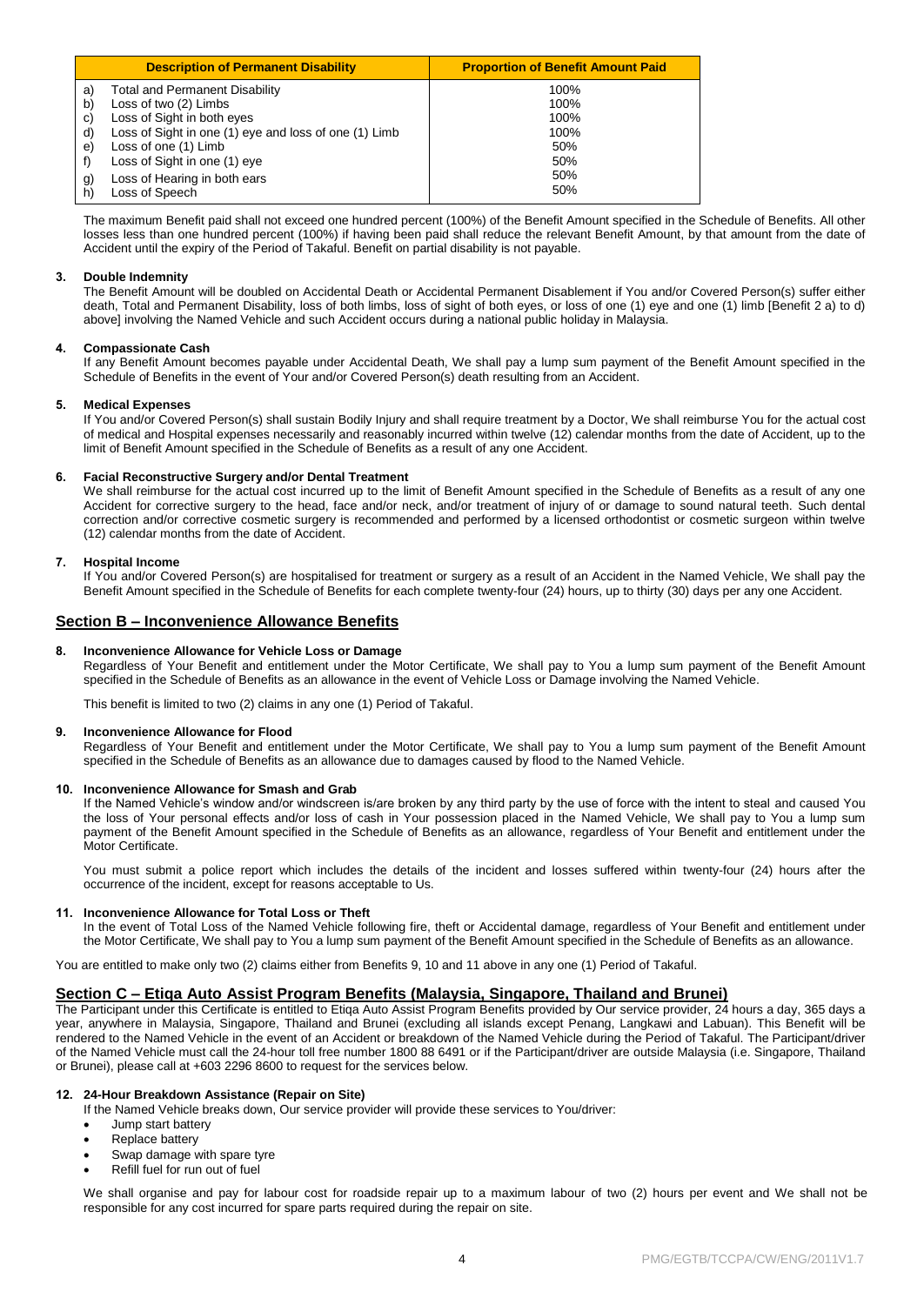# **13. 24-Hour Towing Assistance**

If the Named Vehicle suffers a breakdown or involved in Accident in Malaysia and it is not possible to repair the Named Vehicle on the site, Our service provider will assist to tow the Named Vehicle to any of the Etiqa panel workshop, manufacturer's authorised franchise workshop or to Your/driver's preferred workshop. All toll charges shall be borne by You/driver.

In the event of breakdown or Accident involving the Named Vehicle while in Singapore, Thailand or Brunei, Our service provider will assist to tow the Named Vehicle to the nearest Etiqa panel workshop or to the manufacturer's authorised franchise workshop within Singapore, Thailand or Brunei.

Our service provider may assist You/driver in organizing the repatriation of the Named Vehicle to Malaysia. However, all repatriation cost to Malaysia border to Your/driver's preferred workshop shall be borne by You/driver.

All toll charges and any cost incurred for spare parts shall be borne by You/driver.

# **14. Arrangement for Taxi Assistance**

In the event of breakdown or Accident involving the Named Vehicle and should a taxi be required to continue Your/driver's journey, Our service provider shall assist to make the arrangements. The services must be pre-authorised by Our service provider to be eligible for reimbursement.

The maximum reimbursement per incident is Ringgit Malaysia Sixty (RM 60.00).

# **15. Arrangement for Car Rental and Hotel Accommodation**

In the event of breakdown or Accident involving the Named Vehicle, where the breakdown occurs two hundred (200) kilometers or more away from Your/driver's registered address in Malaysia, and where the repairs will take more than forty-eight (48) hours, You/driver may request to arrange for car rental and/or hotel accommodation. The services must be pre-authorised by Our service provider to be eligible for reimbursement.

The maximum reimbursement per incident is Ringgit Malaysia Four Hundred (RM 400.00) for car rental and Ringgit Malaysia Six Hundred (RM 600.00) for hotel accommodation respectively.

# **16. Arrangement of Emergency Medical Evacuation**

If a medical emergency arises following breakdown or Accident, Our service provider will arrange for an ambulance or other means of transportation to send You/driver and/or passenger(s) to the nearest medical centre or Hospital. All cost incurred shall be borne by You/driver and/or passenger(s).

# **17. Friend and Family Assistance**

If You is in a friend or family vehicle that suffers a breakdown and immobilised, You may call Our service provider for assistance. All costs incurred shall be borne by You.

# **18. Emergency Message Transmission**

In the event of an emergency following breakdown or Accident involving the Named Vehicle, upon request from You/driver and/or passenger(s), Our service provider shall endeavour to keep Your/driver's next of kin informed of Your/driver's whereabouts. This Benefit is only applicable for You/driver.

# **EXTENSIONS**

- 1. The death and permanent disablement Benefit is extended to cover the Participant twenty-four (24) hours a day worldwide, irrespective whether the Participant is in the Named Vehicle or not.
- 2. In the event that the actual number of passengers in the Named Vehicle at the time of Accident exceeds the number of seating capacity stated in the Schedule, Our limit of liability per person under Section A Benefits will be reduced by the ratio of the actual number of passengers against the seating capacity as stated in the Schedule. This limitation shall not apply to the driver.

# **CONDITIONS**

# **1. A duty to comply with the Conditions**

We will only be liable to make any payment under this Certificate if You and/or Covered Person(s) have at all times complied with the terms, provisions and conditions of this Certificate.

# **2. Fraud**

If any claim is fraudulent or of any fraudulent means, including inflating or exaggerating of the claim or submission of forged or falsified documents, are used to obtain Benefits by You and/or Covered Person(s) or anyone acting on Your and/or Covered Person(s) behalf, all Benefits under this Certificate shall be forfeited.

# **3. Claims Notification, Procedure and Settlement**

- a) Written notice of any event likely to give rise to a claim should be submitted to Us as soon as reasonably possible and in any case not later than thirty (30) days from the date of the Accident causing such injury.
- b) You and/or Covered Person(s) may be required, at Our expense to undergo further medical examination.
- c) We will only pay the Benefits if medical report, medical certificates, police report, original invoices/quotations and receipts (for all reimbursement Benefit) and other evidence which We may require are provided on request at Your expenses.
- d) If at the time of any claim under Benefits covered in this Certificate which is on reimbursement basis, there shall be other insurance or takaful cover, either with Us or other companies covering the same risk or any part thereof, We will only pay Our ratable proportion.
- e) On payment of the Benefits, for which once You/Covered Person(s) give Us a receipt or discharge, Our liability in that respect will reduce by the sum paid or cease if full Benefits have been paid.
- f) We reserve the right to repudiate a claim where We are not satisfied with the evidence available to validate either:
	- i. Your identity; or
	- ii. The circumstance of the loss.
- g) In the event of death, We shall be entitled to have a post-mortem report at Your/Covered Person(s)'s expenses.
- h) We will pay the Benefits due under this Certificate to You/Covered Person(s) or in the event of Your/Covered Person(s)'s death, to Your/ Covered Person(s)'s estate in accordance with the Islamic Financial Services Act 2013.

#### **4. Nomination**

- a) The Participant may nominate an individual to receive Benefits payable upon the death of the Participant, either as an executor, or as a beneficiary under a conditional hibah by notifying Us in writing;
- b) The nomination under 4(a) may be made: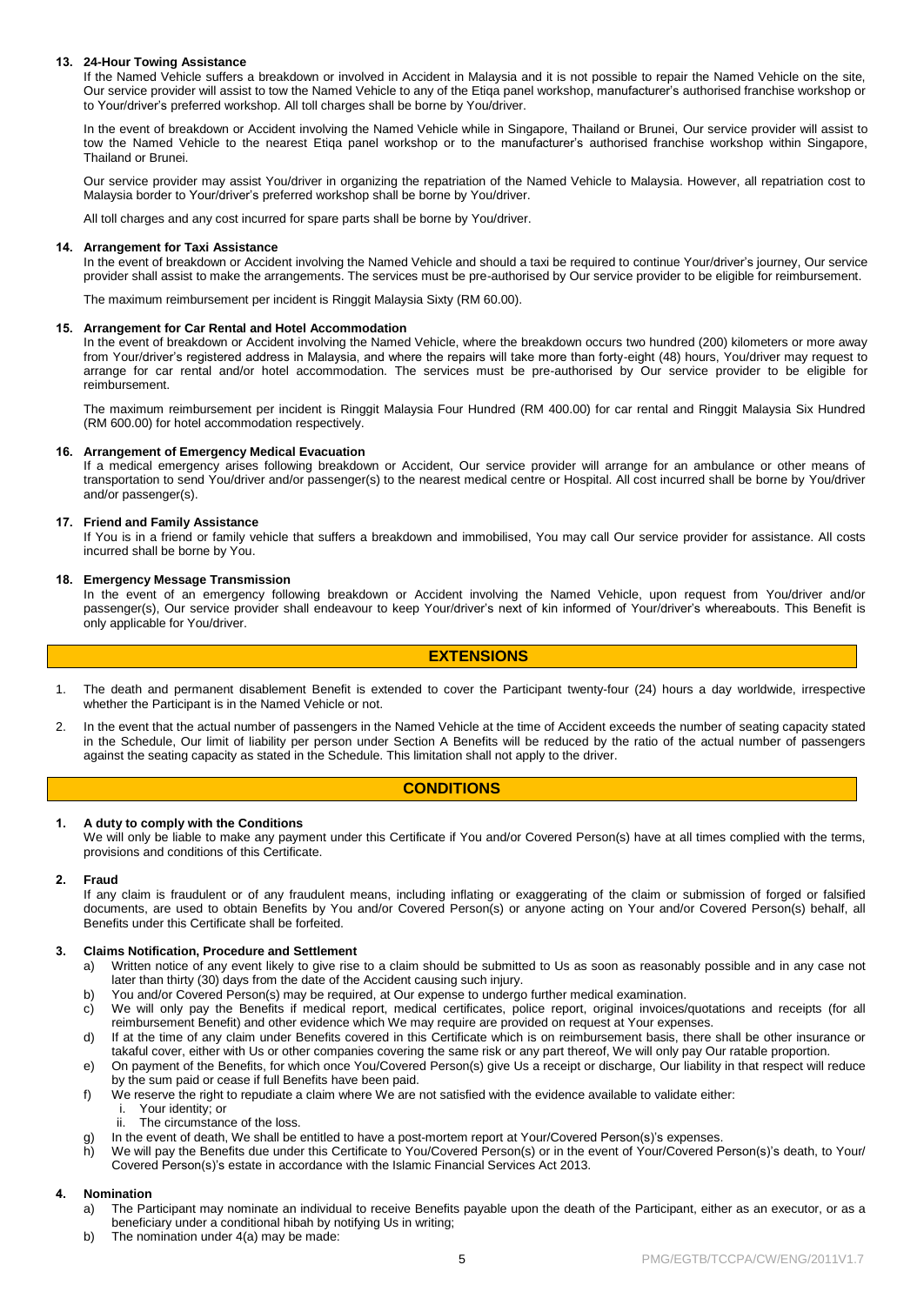- i) at the time the Certificate is issued; or<br>ii) if the Certificate has already been is
- if the Certificate has already been issued, by notifying Us in writing or by submitting the Certificate for an Endorsement of the nomination by Us.
- c) The Participant may specify the shares be paid to the Nominee(s). In the absence of such specified shares by the Participant, We shall pay the Nominees in equal shares.
- d) A nomination by the Participant for a Nominee to be a beneficiary under a conditional hibah, shall, regardless of any written law, have the effect of transferring ownership, and shall transfer ownership, of the Benefits payable to the Nominee upon the death of the Participant. Such Benefits so transferred shall not form part of the estate of the deceased Participant or be subject to his or her debt.

# **5. Termination of Certificate**

# **a) Termination by You**

If You give notice in writing to Us to terminate this Certificate, such termination shall become effective on the date the notice is received or on the date specified in such notice, whichever is the later. We will refund the Contribution for the unexpired portion of the Period of Takaful on pro-rated basis provided no claim has been submitted to Us in relation to that Period of Takaful.

# **b) Automatic Termination of Certificate**

- This Certificate shall be terminated:
- i. on Your death;
- ii. upon payment of one hundred percent (100%) of the Benefit Amount for Accidental Death or Accidental Permanent Disability;
- iii. upon disposal of the Named Vehicle by You either by sale or transfer ownership; or
- iv. upon total loss or theft of the Named Vehicle;

We will refund the Contribution for the unexpired portion of the Period of Takaful on pro-rated basis provided no claim has been submitted to Us in relation to that Period of Takaful except for item i and ii above.

#### **c) Termination by Us**

We may give notice of termination hereof by registered post to You at Your last known address. Such termination shall become effective after thirty (30) days following the date of such notice. We will refund the Contribution for the unexpired portion of the Period of Takaful on pro-rated basis provided no claim has been submitted to Us in relation to that Period of Takaful.

# **d) Effective Time of Termination**

This Certificate shall terminate at 12:01am Malaysian time on the relevant date of termination.

# **6. Payment of Contribution – Cash Before Cover**

You must pay the Contribution before the coverage under this Certificate is effective.

# **7. Arbitration Clause**

Any dispute, controversy or claim arising out of or relating to this Certificate shall be referred to the decision of an Arbitrator. The Arbitrator shall be appointed in writing by the parties in difference, or if they cannot agree upon a single Arbitrator, to the decision of two Arbitrators one to be appointed in writing by each of the parties. Appointment shall be within one calendar month after having been required to do so by either of the parties. In the case the parties do not agree on a single Arbitrator, an Umpire will be appointed in writing by the the Arbitrators in accordance with the Asian International Arbitration Centre (AIAC) for i-Arbitration Rules. The Umpire shall sit with the Arbitrators and preside at their meeting and the making of an Award shall be a condition precedent to any right of action against Us. The place of arbitration shall be Kuala Lumpur, Malaysia.

If We shall disclaim liability to You for any claim hereunder, and such claim shall not within twelve (12) months from the date of such disclaimer have been referred to arbitration under the provisions herein contained, then the claim for all intents and purposes shall be deemed to have been abandoned and shall not thereafter be recoverable hereunder.

# **8. Legal Actions**

No action shall be brought to recover on this Certificate before the expiration of sixty (60) days after written Proof of Loss has been furnished in accordance with the requirements of this Certificate. No such action shall be brought more than three (3) years after the time written Proof of Loss is required to be furnished.

# **9. Alteration and Changes**

We reserve the right to amend the terms and provisions of this Certificate by giving thirty (30) days prior notice in writing by registered post to Your last known address in Our records, and such amendment will be applicable from the next renewal of this Certificate.

No alteration to this Certificate shall be valid unless authorised by Us and such approval is endorsed thereon.

#### **10. Certificate Renewal**

This Certificate shall be effective for a period of one (1) year from the Effective Date of Takaful and can be renewed annually. This Certificate is renewable at Our option. We have the right to renew, cancel or amend any of its terms on the Certificate renewal.

# **11. Notice of Trust or Assignment**

We shall not be bound to accept or be affected by any notice of any trust, charge, lien, assignment or other, dealing with or relating to this Certificate.

# **12. Sanction Limitation Clause**

This Certificate shall not provide cover and We shall not be liable to pay any claim or provide any Benefit hereunder to the extent that the provision of such cover, payment of such claim, or provision of such Benefit would expose Us to any sanction, prohibition or restriction under the United Nations resolutions or trade or economic sanctions, laws or regulations of the European Union, United Kingdom or United States of America.

# **13. Right to Terminate due to Anti- Money Laundering and Counter Financing of Terrorism**

If We discover, or have justified suspicion, that this Certificate is exploited for money laundering activities or to finance Terrorism, We reserve the right to terminate this Certificate immediately. We shall deal with all Contributions paid and all Benefits or sums payable in respect of this Certificate in any manner which We deem appropriate, including but not limited to handling it over to the relevant authorities.

# **14. Interest and Currency**

All payments under this Certificate shall be made in the legal currency of Malaysia.

#### **15. Applicable Law**

This Certificate shall be governed by and interpreted in accordance with the laws of Malaysia.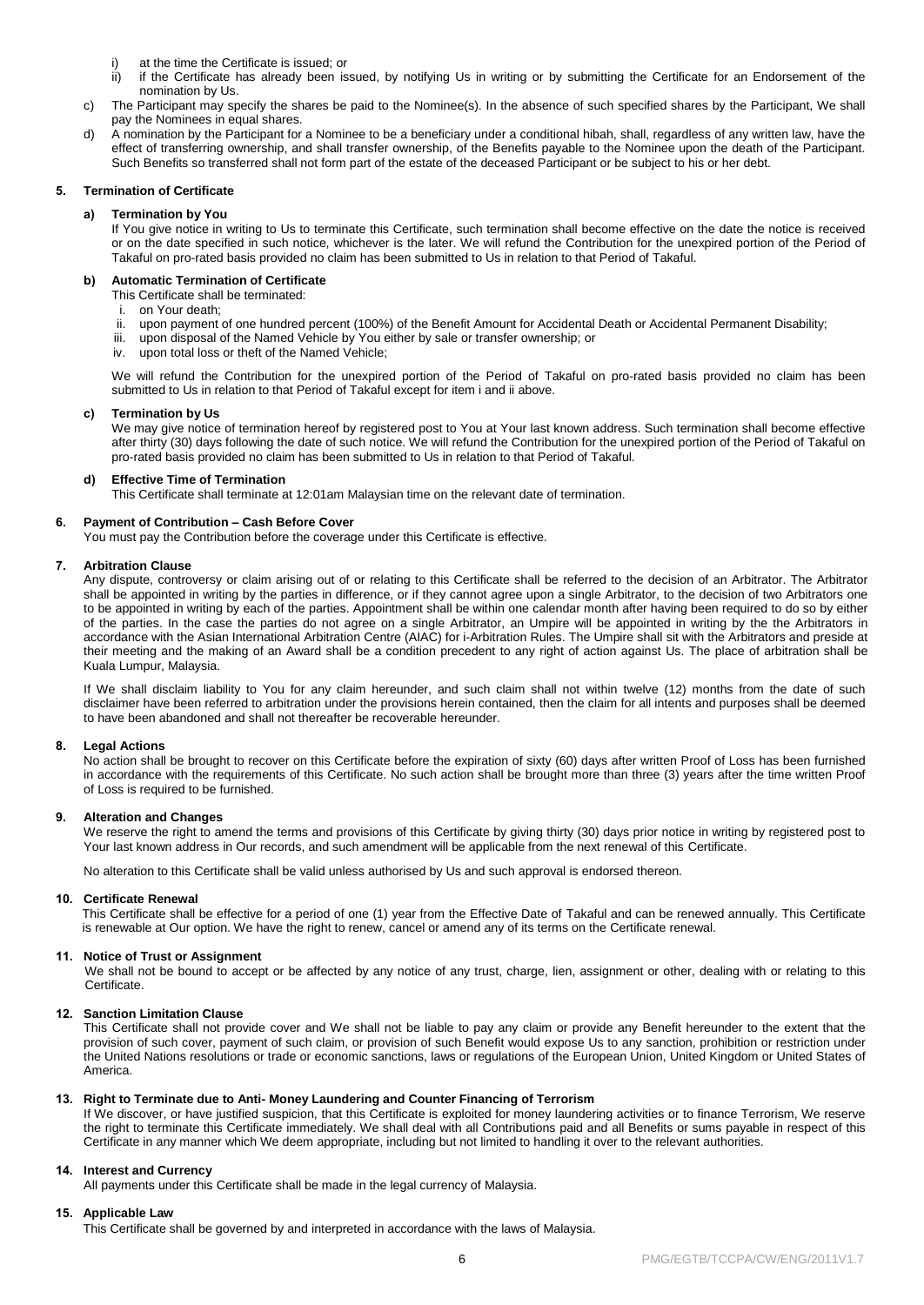# **16. Subrogation**

If We shall become liable for any payment under this Certificate, We shall be subrogated to the extent of such payment to all the rights and remedies You have against any party, and shall be entitled at Our own expense to sue under Your name. You shall give or cause to be given to Us all such assistance in Your power as We shall require to secure the rights and remedies, and at Our request shall execute or cause to be executed all documents necessary to enable Us to effectively sue under Your name.

# **17. Changes in Taxation, Regulations and Legislation**

We may vary the terms of this Certificate as We consider appropriate and equitable, if there are changes in taxation, regulations or legislation that affect this Certificate. We will notify You in writing three (3) months prior when terms in this Certificate need to be changed.

If any such tax applies, it shall be Your obligation to pay such chargeable tax (where applicable).

In the event You do not pay such all value added tax, goods and services tax or any other tax of a similar nature, We may, but is not obliged to pay such tax on Your behalf, and You shall reimburse or indemnify Us for all of such tax upon demand by Us.

# **18. Data Protection Obligations and Rights**

We shall be able to process Personal Data according to the Section 4 of the Personal Data Protection Act 2010. We shall be able to disclose Personal Data provided by You, as the context may require to:

- a) Etiqa General Insurance Berhad, Etiqa General Takaful Berhad, Etiqa Life Insurance Berhad, Etiqa Family Takaful Berhad, Etiqa Life International (L) Ltd or Etiqa Offshore Insurance (L) Ltd;
- b) Other entities within the Maybank Group;
- c) Our authorised agents and service providers with whom We have contractual agreements for some of Our functions, service and activities;
- d) Other insurance companies or takaful operators and distribution partners (such as, banks, Islamic banks, insurance brokers, takaful brokers, reinsurance companies and retakaful operators);
- e) Industry trade associations such as Life Insurance Association of Malaysia (LIAM), Persatuan Insurans Am Malaysia (PIAM) & Malaysian Takaful Association (MTA);
- f) Our merchants and strategic partners;
- g) Any parties authorised by You (from time to time); or
- h) Regulatory enforcement and governmental agencies as permitted or required by law, authorised by any order of court or to meet obligations to regulatory authorities.

You will keep Us updated in respect of all such Personal Data as soon as is practicable.

We shall not be liable for any direct or indirect loss or damage due to any inaccuracy or incompleteness in the Personal Data provided to Us.

We may from time to time request that You provide other Personal Data required for the purposes of this Certificate.

Prior to providing Us with the Personal Data of the Covered Person or another individual, You must inform that individual of Our privacy notice.

For detailed privacy notice on how We collect, use, process, protect and disclose Personal Data, please visit Our branches, contact Etiqa Oneline at 1300 13 8888, or refer to Our website at [www.etiqa.com.my.](http://www.etiqa.com.my/)

# **WHAT IS NOT COVERED**

We will not pay You for any consequence whatsoever which is the direct or indirect result of any of the following:

- 1. War, invasion, act of foreign enemy, hostilities (whether war be declared or not), civil war, rebellion, revolution, insurrection, mutiny or usurped power, military or popular uprising;
- 2. Any action taken in controlling, preventing, suppressing, or in any way relating to (1) above;
- 3. While the Participant or driver does not have a valid driving licence to drive the Named Vehicle. This will not apply if the Participant or driver have an expired licence but are not disqualified from holding or obtaining such driving licence under any existing laws, by-laws and regulations in Malaysian, Singapore, Thailand or Brunei. All benefits pursuant to this Certificate shall not apply to the passenger(s) in the Named Vehicle whilst the vehicle is being driven by such Participant/driver;While the Named Vehicle is used for hire, racing, road rally, pacemaking, speedtesting or for any purpose in connection with trade;
- 4. Participating in a terrorist act, riot, strike, or civil commotion;
- 5. Ionisation, radiation or contamination, by radioactivity from any nuclear waste or from the combustion of nuclear fuel or nuclear weapons materials;
- 6. Suicide, attempted suicide or self-inflicted injury, while sane or insane;
- 7. Pre-existing physical or mental defect or infirmity, illness, disease, bacterial or viral infections even if contracted by accident;
- 8. Physical and violent provocation by any Covered Person, leading to a similar response that leads to physical harm or death;
- 9. Training, practising or taking part in hazardous sports or activities such as (but not limited to):
	- a) underwater activities involving the use of compressed air or gas;
		- b) potholing, climbing or mountaineering;
	- c) hunting, off-road vehicle activities, or water-skiing;
	- d) flying or other aerial activities, except as a fare-paying passenger in a commercial airline;
	- e) parachuting, sky-diving, hang-gliding, or bungee jumping;
	- f) any racing activities other than on foot;
	- g) professional sports; or
	- martial arts or fighting;
- 10. As a member of an air crew, ships crew, or oil-rig crew, or as divers or fishermen;
- 11. Participating in mining, logging, sawmilling, woodworking, underground work, demolition, blasting, or quarrying;
- 12. Using scaffolding, or work on the exterior of buildings above the ground floor; or
- 13. Involving explosives, poisonous or hazardous gases, liquids or substances.
- 14. Committing or attempting to commit any unlawful or criminal act, whether directly or as an accessory;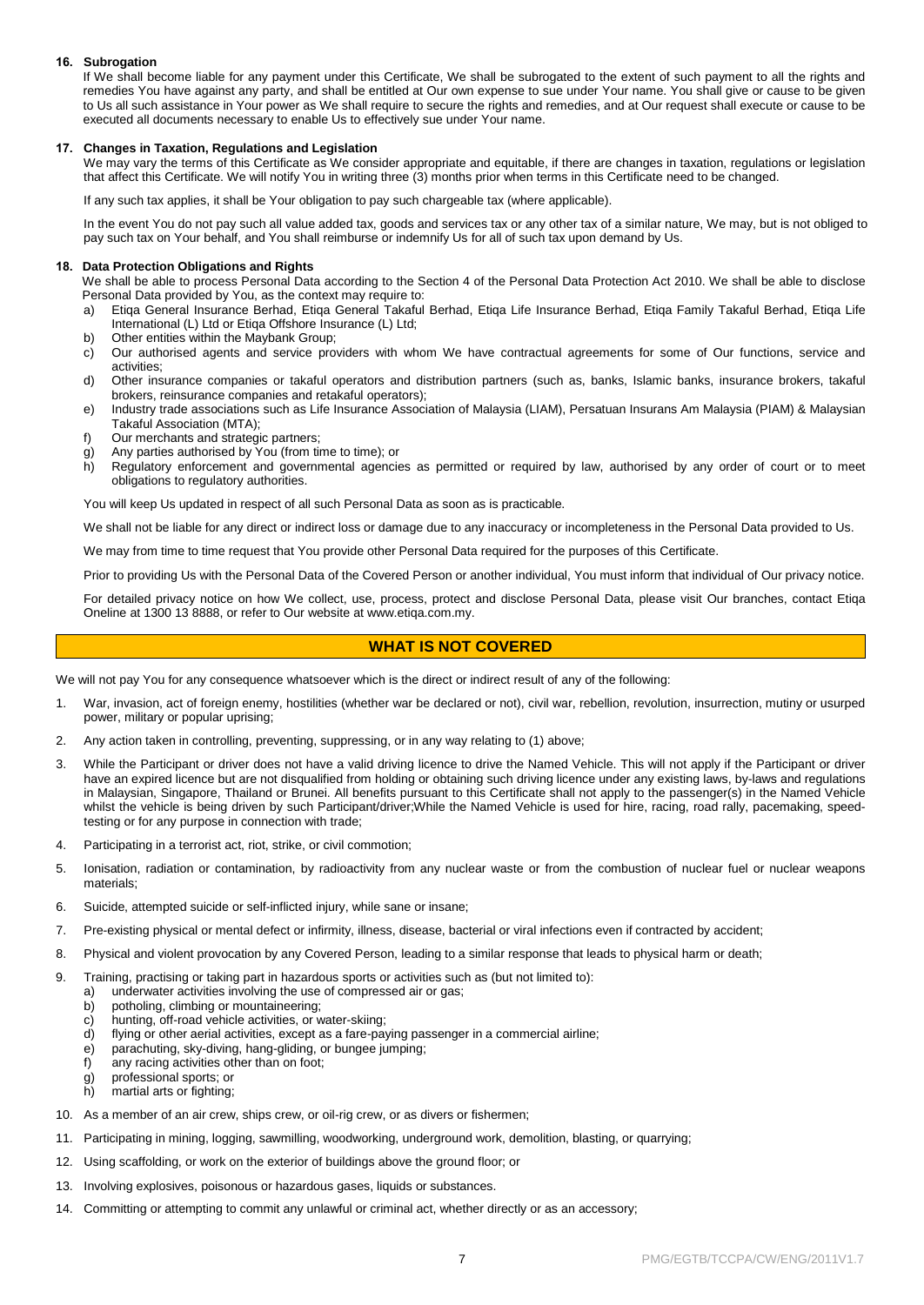- 15. the Participant or driver is under the influence of, or due wholly or partly to the effect of, alcohol or drugs (other than drugs taken in accordance with the treatment prescribed and directed by a Doctor but excluding drugs used in the treatment of alcohol or drug addiction), except where the Participant is a passenger;
- 16. Being engaged, whether as employee, self-employed person, volunteer, intern, or trainee within the military, civil defence, law enforcement, fire-fighting or security services or organisations.

# **WHAT IS NOT COVERED UNDER ETIQA AUTO ASSIST PROGRAM BENEFITS**

Our service provider shall not be required to provide its services under the following circumstances:

- 1. Services which are not organised or pre-approved directly by Our service provider;
- 2. Cost of services which are claimable under the Motor Takaful Certificate (e.g. towing cost in the event of an Accident);
- 3. Any cost on parts and cost of repairs at the workshop or service centre;
- 4. If the Named Vehicle is or has been modified for participation in rally and racing or modified against government regulations;
- 5. Service provision outside the territorial limits stated;
- 6. Any illegal or unlawful act by the Participant/driver and/or passenger(s) of the Named Vehicle for any unlawful or illegal purposes;
- 7. Any commercial vehicle;
- 8. When the car keys are not available or locked inside the Named Vehicle;
- 9. When there is no mechanical part in the Named Vehicle, such as no engine or transmission;
- 10. Towing of a Named Vehicle for the purpose of disposing the vehicle;
- 11. Towing of a Named Vehicle for the purpose of transferring the vehicle from one workshop to another;
- 12. No valid road tax disc displayed on the Named Vehicle;
- 13. Towing a stolen Named Vehicle which has been discovered, abandoned or due to vandalism;
- 14. Named Vehicle that has been dismantled fully or partly in a workshop;
- 15. Towing a Named Vehicle that is greater weight than for which it was designed as stated in manufacturer's specifications;
- 16. Towing a Named Vehicle which registration number does not match with the number registered with Our service provider;
- 17. If the Named Vehicle suffers a mechanical breakdown and is immobilised on an unpaved road surface or on a road that is not gazetted road of the Malaysia, Singapore, Thailand or Brunei Road System; and
- 18. If the Named Vehicle requires the use of special equipment during the recovery.